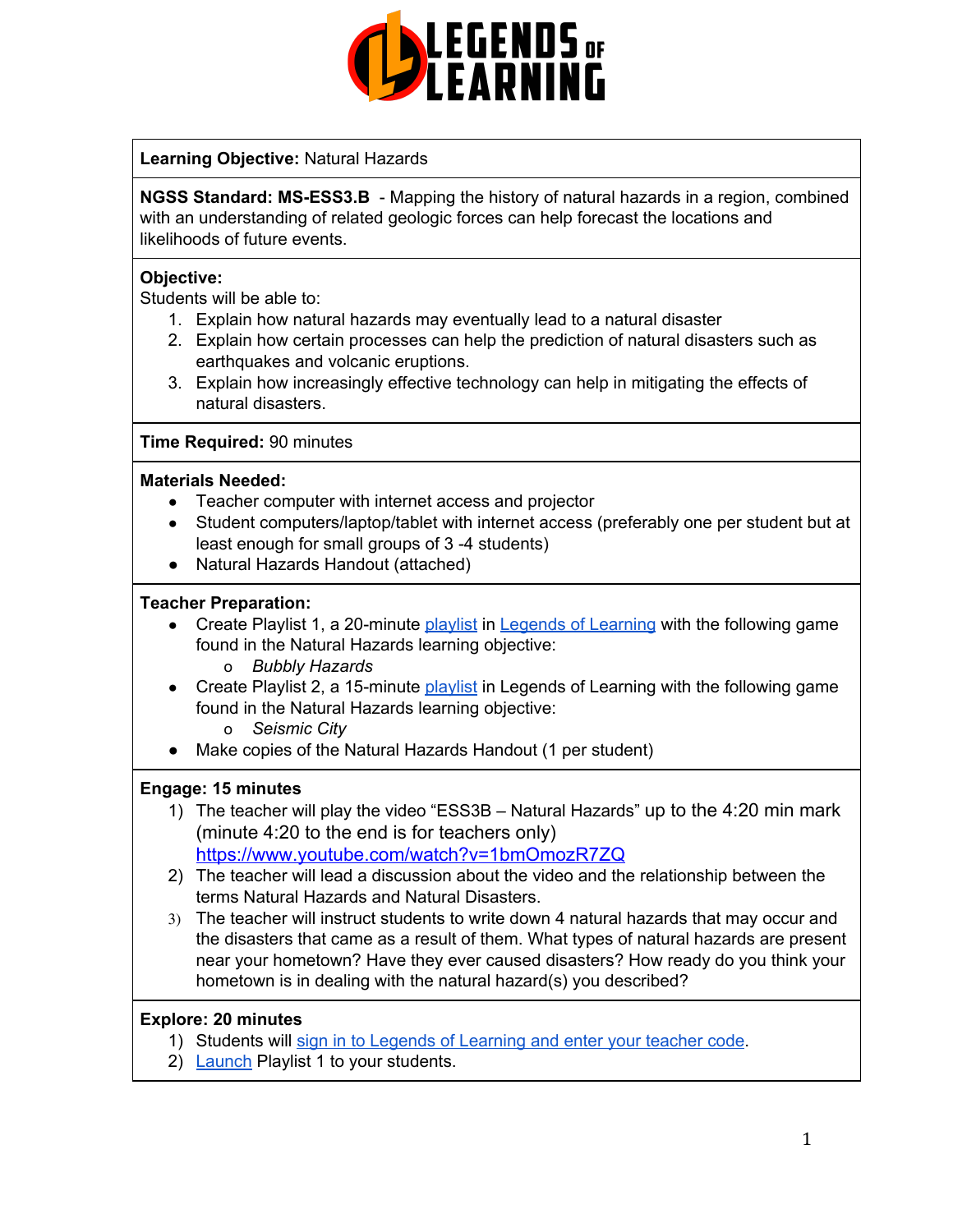

3) Students will complete *Bubbly Hazards* as the teacher assists students as needed. Stopping game play to address the questions asked in the game may be needed.

# **Explain: 20 minutes**

- 1) Teacher will give each student the Natural Hazards Handout.
- 2) Students will work individually or in pairs to complete the handout.
- 3) Teacher will review the answers to the handout and address any questions or misconceptions.

## **Elaborate: 20 minutes**

- 1) Teacher will split the class into groups of 2.
- 2) Each group of students will go to the USGS Volcano Hazards [Program](https://volcanoes.usgs.gov/vhp/hazards.html) page.
- 3) Each group will pick one volcano on the map and develop a 'fact-sheet' describing how the volcano affects the surrounding area, the hazards of the volcano, and any mitigation procedures that the neighboring population has undertaken in preparation for an eventual eruption.
- 4) Teacher will then lead a jigsaw style discussion in which each group shares-out their individual 'fact sheet'.

## **Evaluate: 15 minutes**

- 1) **[Launch](https://lol.desk.com/customer/en/portal/articles/2822815-creating-multiple-playlists) Playlist 2 for students.**
- 2) Students will play Seismic City and be assessed on their ability to answer the questions provided in the game correctly.
- 3) Teacher will analyze student results to determine what concepts need to be a focus for reteaching.

# **Additional Lesson Strategies:**

- To use Legends for additional instruction, create a [custom](https://intercom.help/legends-of-learning/en/articles/2154910-creating-a-playlist) playlist with an [instructional](https://intercom.help/legends-of-learning/en/articles/3505828-types-of-games) [game](https://intercom.help/legends-of-learning/en/articles/3505828-types-of-games) and pre and post [assessment.](https://intercom.help/legends-of-learning/en/articles/2154913-adding-assessments-to-a-playlist)
- To use Legends for a quick formative [assessment](https://intercom.help/legends-of-learning/en/articles/2154913-adding-assessments-to-a-playlist), create a 5-question assessment in a [playlist.](https://intercom.help/legends-of-learning/en/articles/2154910-creating-a-playlist)
- To use Legends for a student-directed experience, create a [targeted](https://intercom.help/legends-of-learning/en/articles/3340814-targeted-freeplay) freeplay playlist.
- Encourage students to play on their own at home in Legends of Learning: [Awakening](https://intercom.help/legends-of-learning/en/articles/2425490-legends-of-learning-awakening) for a student-driven experience including avatars, battling, and quests all centered around topics they are covering in class.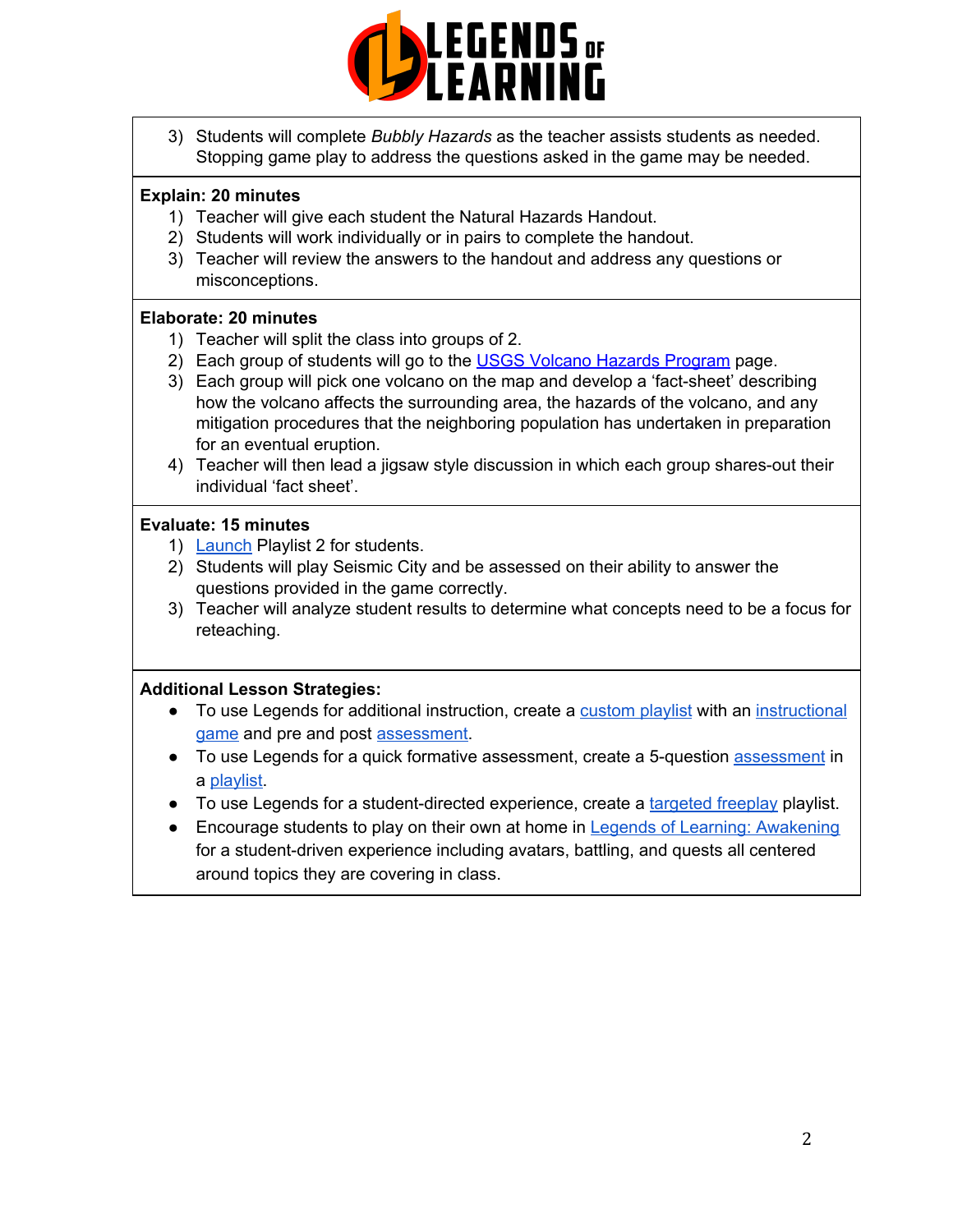

Name: \_\_\_\_\_\_\_\_\_\_\_\_\_\_\_\_\_\_\_\_\_\_\_\_\_\_\_\_\_\_\_\_\_\_\_\_\_\_\_\_\_\_\_ Date: \_\_\_\_\_\_\_\_\_\_\_\_\_\_\_\_\_\_\_\_\_\_\_\_\_

# **Natural Hazards Handout**

| <b>Natural Hazard</b> | Areas affected in<br>the U.S.                                                                                        | Cause                                                                              | <b>Prediction</b>                                                                                |
|-----------------------|----------------------------------------------------------------------------------------------------------------------|------------------------------------------------------------------------------------|--------------------------------------------------------------------------------------------------|
| Hurricane             | Coastal regions<br>along the east and<br>south                                                                       | Strong low<br>pressure system                                                      | Can be predicted<br>using radar<br>simulations                                                   |
|                       | Any area that is<br>experiencing dry<br>conditions either<br>due to a drought<br>or as a part of<br>natural climate. |                                                                                    | Cannot be<br>predicted but<br>areas can be at an<br>enhanced risk due<br>to weather<br>patterns. |
|                       |                                                                                                                      | Sudden rise in<br>water level                                                      |                                                                                                  |
|                       | Mainly West Coast,<br>and a few states<br>that run along<br>hidden plate<br>boundaries                               | Movement of<br>Earth's tectonic<br>plates                                          |                                                                                                  |
| Tornado               |                                                                                                                      |                                                                                    | Can be predicted<br>using radar                                                                  |
| Tsunami               |                                                                                                                      | An underwater<br>earthquake<br>moving a large<br>quantity of water<br>towards land |                                                                                                  |